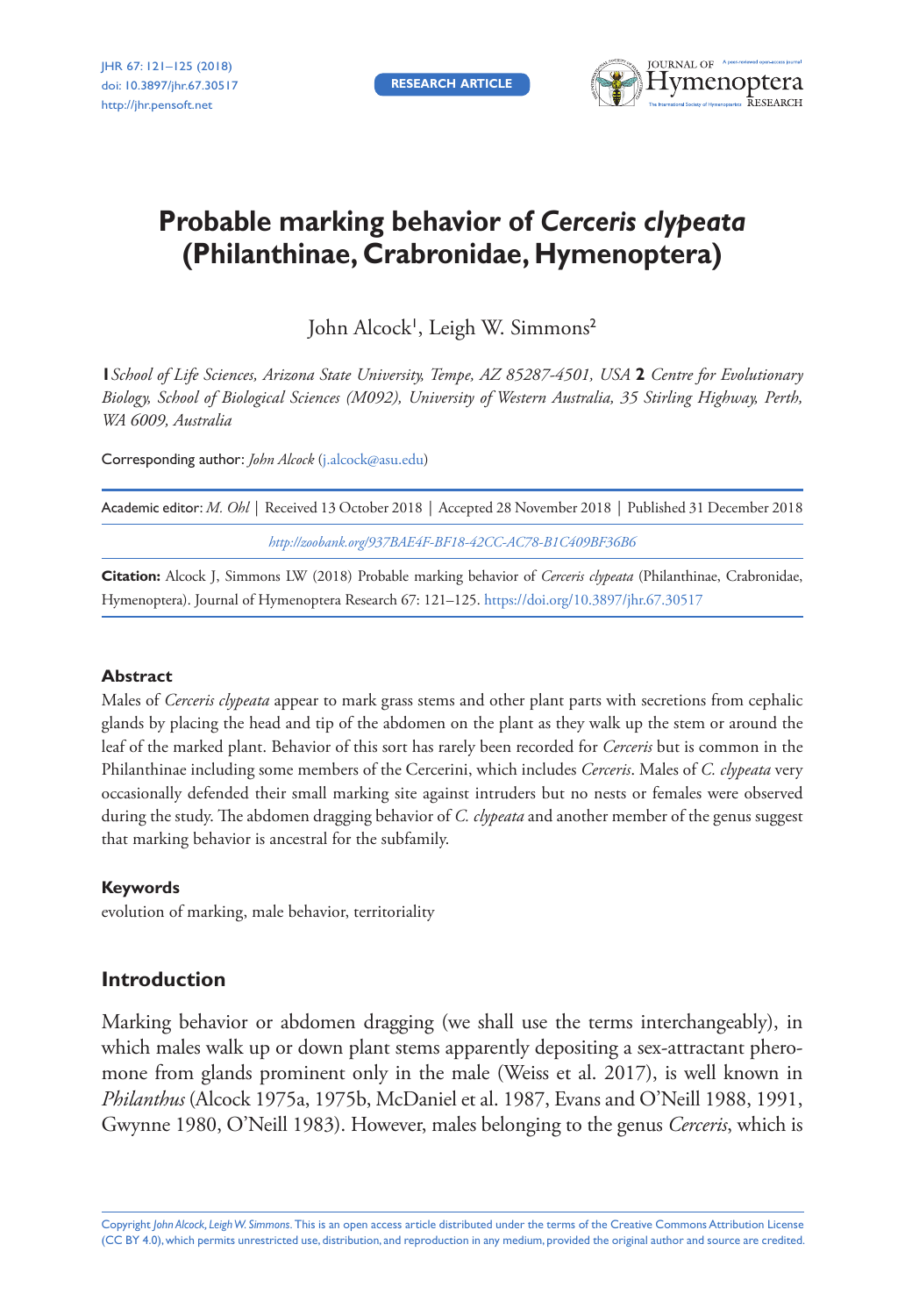also placed in the Philanthinae, have only been recorded abdomen dragging once in the literature, based on a brief observation involving a single individual of *C. nigrescens* (Evans and O'Neill 1985). Other species of *Cerceris* have been observed nonaggressively patrolling areas (particularly those with flowering plants or near nests with emerging females) in search of receptive females (Alcock and Gamboa 1974, Elliott 1984, Evans 2000). Two European species of *Cerceris* have very distinctive cephalic glands that differ from those exhibited by members of the genus *Philanthus* suggesting that male *Cerceris* do not generally engage in the marking behavior of other Philanthinae (Weiss et al. 2017). Here we report on observations of *C. clypeata* over a period of several days in which several males regularly appeared to mark grass stems in a hayfield in northern Virginia. Male behavior of this very small species of *Cerceris* has not been reported previously although female nesting behavior has been described by Matthews and Matthews (2005).

#### **Materials and methods**

When a single male of *C. clypeata* was seen apparently marking grass stems in a hayfield in the middle of the day on 16 July 2018, the site was inspected at midday on 21 following days. However, a male or males were only present for eight of these days (rainy or cloudy days were apparently unacceptable to the wasps although they were also absent on five sunny, warm days). The area in which males were found was located at the edge of a hayfield on the farm at 38°52'27.22"N, 77°54'17.12"W. The grasses there were introduced species, including Johnson grass (*Sorghum halepense*).

Five males were given distinctive color marks on the thorax with blue, white and pink Uniposca pencil-pens in order to attempt to follow known individuals at the marking sites.

# **Results**

From one to three males occurred at the hayfield location during the 8 days when at least one male was present. During this time, a total of 5 sites were occupied at one time or another with the males flying out and returning to spots within a meter of their previous perches. Of the 5 painted males, one returned soon after application of the thoracic paint dot and for three consecutive days, one returned soon after being marked and for two consecutive days, one returned for a single day, and two did not return after being marked. The arrival of the first male at any site took place no earlier than 1111 E.D.T. and the duration of occupation of a site could last as long as slightly more than three hours, although some individuals were present for less than an hour.

When males first arrived, abdomen dragging behavior was frequent in which the male walked generally upward along a grass stem or leaf with the head and the tip of the abdomen touching the substrate (see Figure 1, Alcock 1975b). As time passed marking behavior became less frequent. Thus on 29 July when a male marked pink thorax on 27 July was watched from 1151 to 1406 E.D.T, the male flew out from its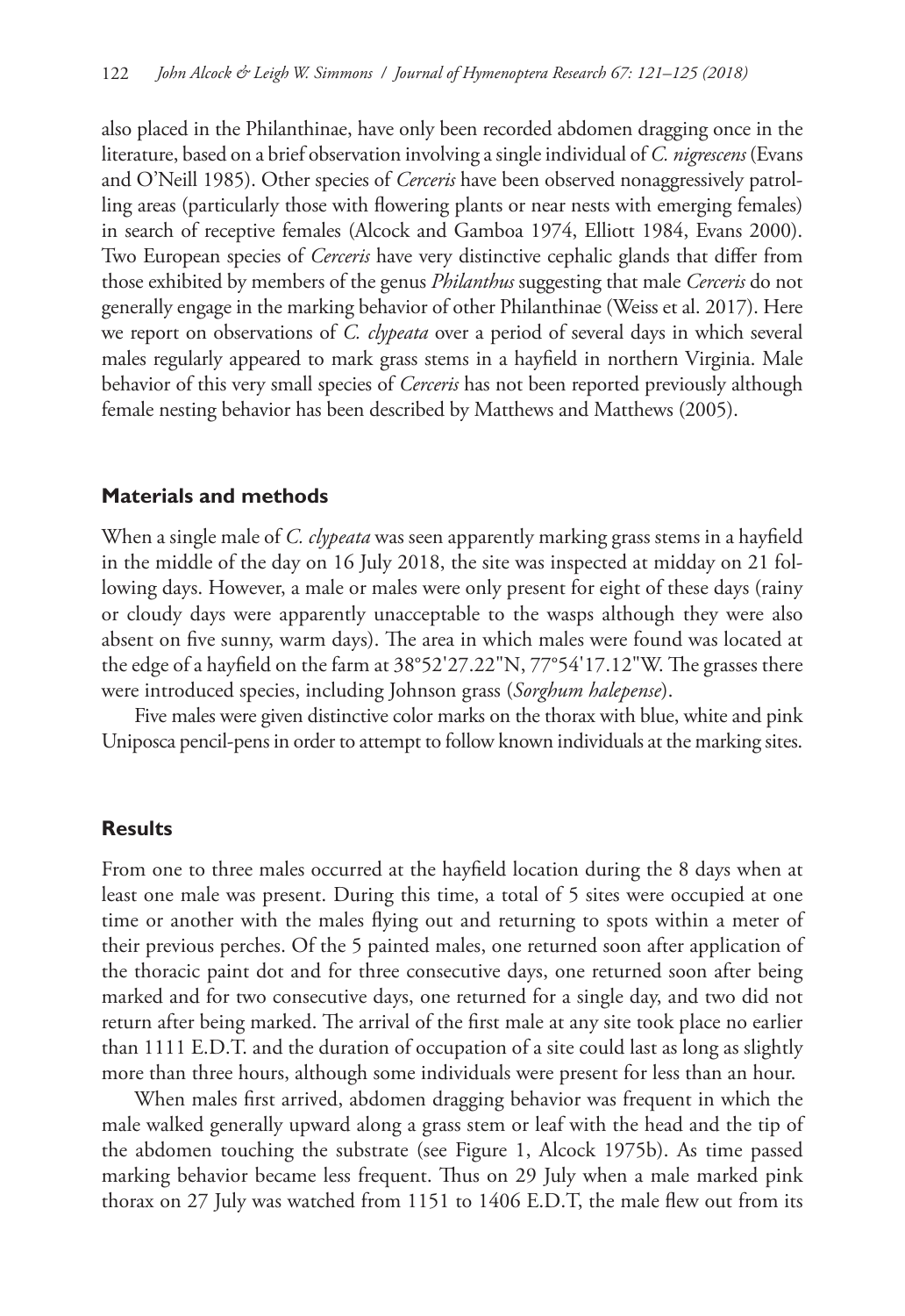

**Figure 1.** A male of *C. clypeata* on his perch, a grass stem, at the site where he dragged his abdomen in the farm hayfield.

perch (Figure 1) and spent a few seconds flying through the site before returning to the perch or shifting to a new perch a few centimeters distant. The male did so without marking 16 times in the first half hour while apparently marking grass stems after its departure from its perch on 19 occasions; the same male left its perch without marking 42 times in the last half hour of observation and marked only 5 times. Likewise, on 6 August when a male with a blue thoracic dot (added on 5 August) was watched between 1111 and 1317 E.D.T. the wasp left its perch without marking 67 times in the first half hour while marking 34 times; the same male flew from its perch without abdomen dragging 43 times in the last half hour while marking only 10 times. Occasionally the male marked several different plant parts during one flight out from its perch.

Only three interactions between *C. clypeata* were seen during the study, two involving a resident male that pursued another individual presumed to be a conspecific male for a short distance and one that resulted in a brief grapple on the ground between the resident and the other wasp. No nests of the wasp were found near the marking sites and no copulations were observed.

# **Discussion**

The behavior of the male *C. clypeata* was very similar to that of other philanthine wasps seen apparently marking plant stems and leaves at certain restricted locations that they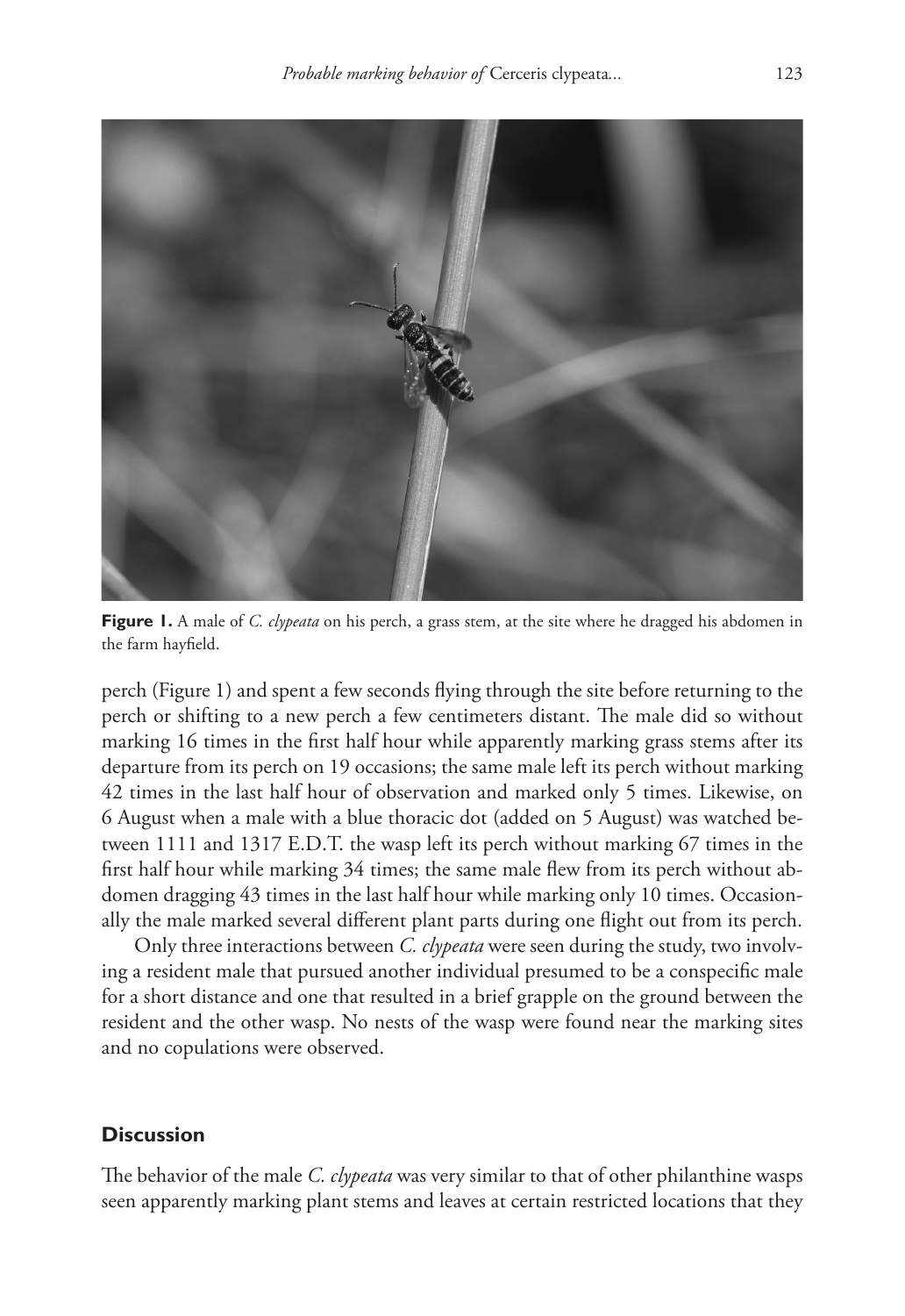often defended from other males (Evans and O'Neill 1988, Kroiss et al. 2010). Males walked along stems in the middle of the day (as is true for many species of *Philanthus*, see Evans and O'Neill 1988) with their head and tip of abdomen lowered to touch the plant, presumably brushing the stem or leaf with a pheromone scent produced by cephalic glands to attract females (Evans and O'Neill 1991, Kroiss et al. 2010). Abdomen-dragging occurs more often early in the daily residence of a male rather than later in *P. basilaris* (O'Neill 1983) as in *C. clypeata*. Male tenure at marking sites is often short, lasting only a few days at most (Alcock 1975b, O'Neill 1983). Copulations are rarely, if ever, seen in any marking species (Alcock 1975b, O'Neill 1983, this study), even in those species that mark territories near nesting females (Gwynne 1980).

The occurrence of abdomen dragging by at least two species of *Cerceris* and several others in the Cercerini (especially *Eucerceris* spp.) (Alcock 1975a, Evans and O'Neill 1985) suggest that this behavior is widespread in the Philanthinae and perhaps is ancestral in this group. The fact that abdomen dragging is absent in many species of *Cerceris* is indicative of the loss of the application of a sex pheromone in some of the Cercerini, in addition to the modification of the application brushes found in many members of this group (Evans and O'Neill 1985) and changes in the cephalic glands that produce the sex attractant pheromone (Weiss et al. 2017).

#### **Acknowledgements**

We thank Kevin O'Neill for having identified the wasp and for having provided useful suggestions for appropriate references for our manuscript as well as having reviewed the entire manuscript.

#### **References**

- Alcock J (1975a) Mating strategies of some philanthine wasps (Hymenoptera: Sphecidae). Journal of the Kansas Entomological Society 48: 532–545.
- Alcock J (1975b) Territorial behaviour by males of *Philanthus multimaculatus* (Hymenoptera: Sphecidae) with a review of territoriality in male sphecids. Animal Behaviour 23: 889–895. [https://doi.org/10.1016/0003-3472\(75\)90113-X](https://doi.org/10.1016/0003-3472(75)90113-X)
- Alcock J, Gamboa G (1974) Home ranges of *Cerceris simplex macrosticta* (Hymenoptera: Sphecidae). Psyche 81: 528–533. <https://doi.org/10.1155/1974/76969>
- Elliott NB (1984) Behavior of males of *Cerceris watlingensis* (Hymenoptera: Sphecidae, Philanthinae). American Midland Naturalist 112: 85–90.<https://doi.org/10.2307/2425460>
- Evans HE (2000) Observations on the biology of *Cerceris mimica* Cresson (Hymenoptera: Sphecidae: Philanthinae). Journal of the Kansas Entomological Society 73: 220–223.
- Evans HE, O'Neill KM (1985) Territorial behavior in four species of the tribe Cercerini (Sphecidae: Philanthinae). Journal of the New York Entomological Society 93: 1033–1040.